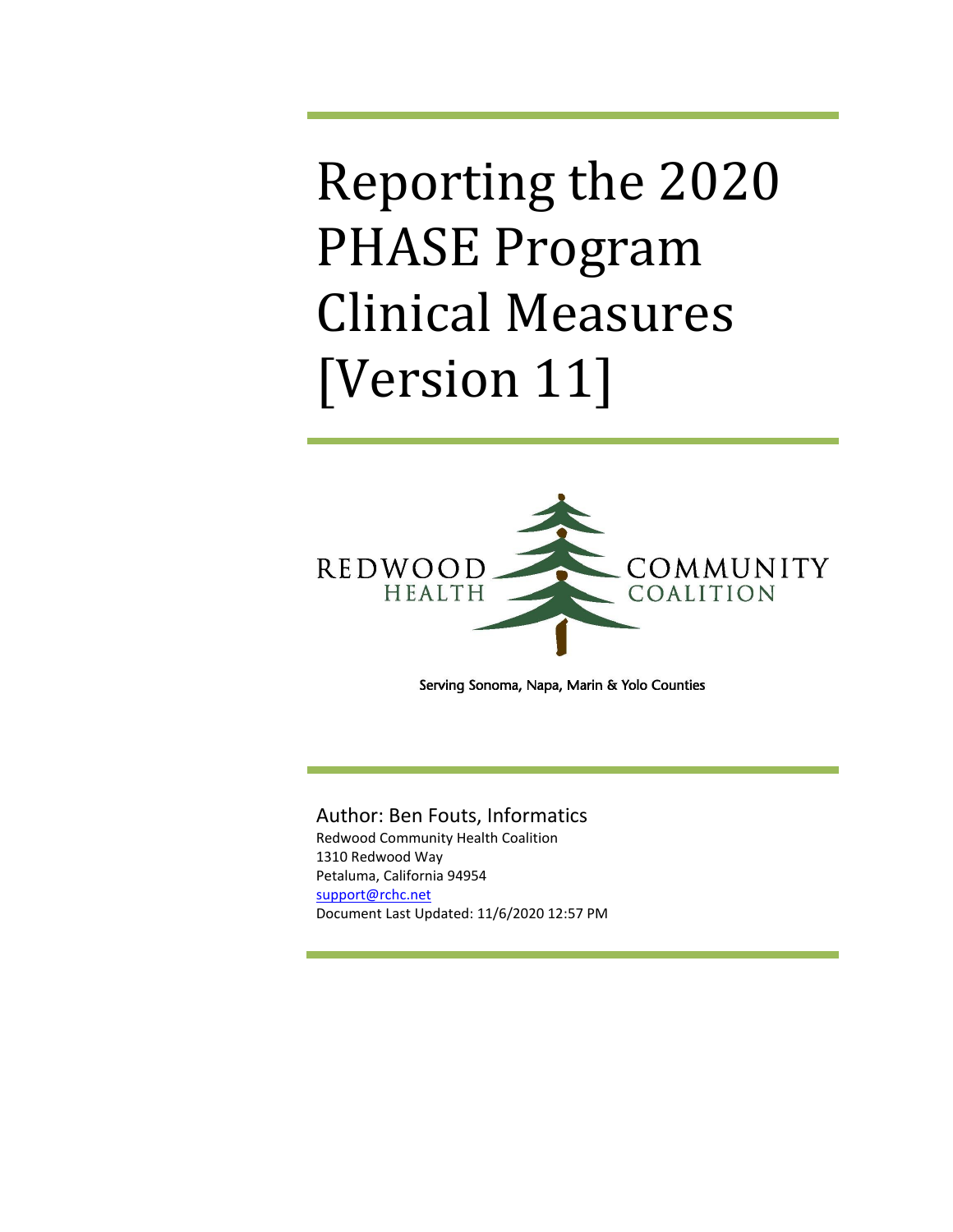

## Contents

| 2. Statin Therapy for the Prevention and Treatment of Cardiovascular Disease |
|------------------------------------------------------------------------------|
|                                                                              |
|                                                                              |
|                                                                              |
|                                                                              |
|                                                                              |
|                                                                              |
|                                                                              |
|                                                                              |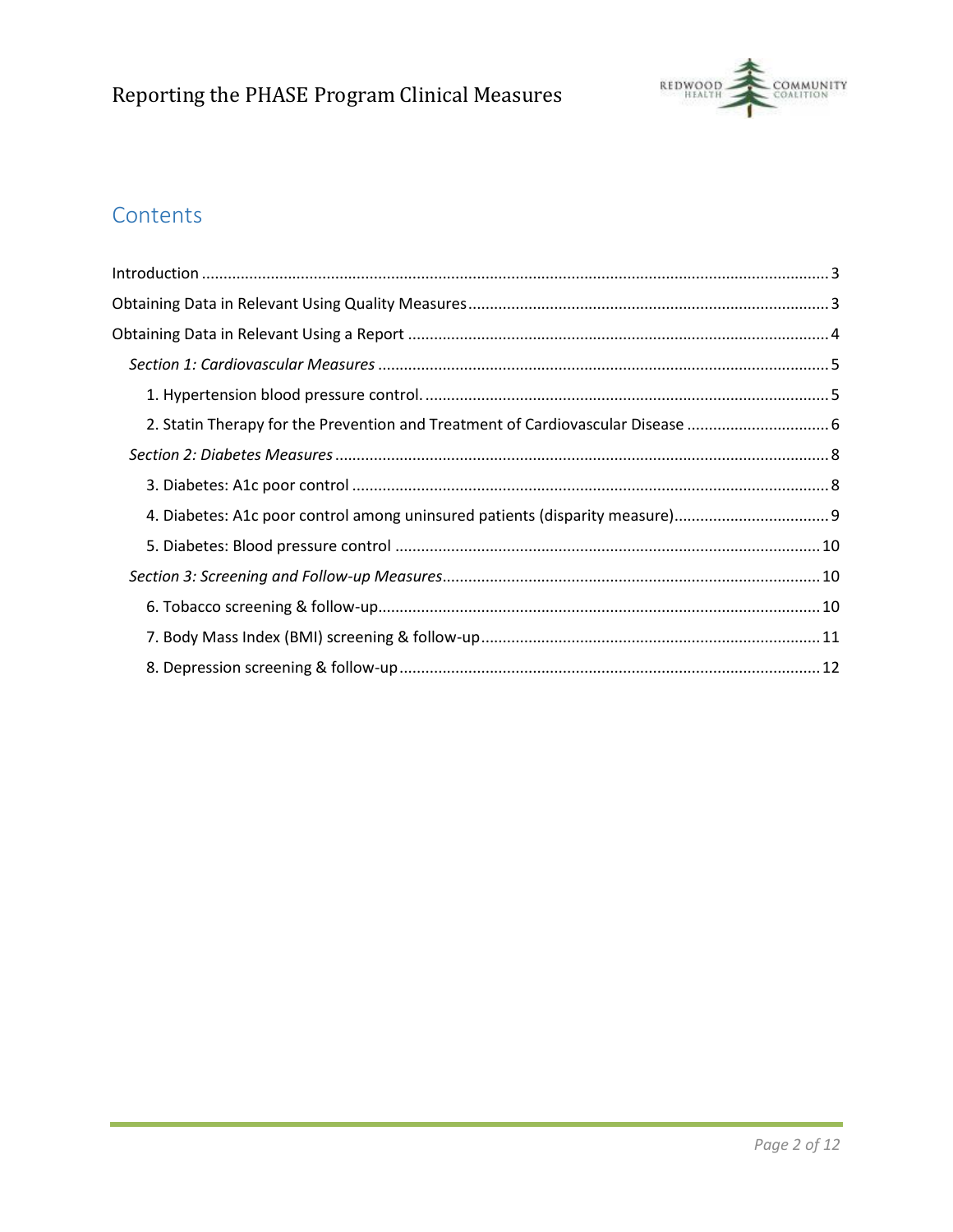

## Introduction

The purpose of this document is to describe how to obtain valid measurement results from the Relevant software in order to provide results on the eight 2020 PHASE performance measures. Each PHASE clinical measure has a corresponding Relevant Quality Measure or Report that can be used to monitor progress towards the stated goals and report data at the requested times.

These instructions were written for staff at RCHC-affiliated clinics who are familiar with the basic functions Relevant. All reports should be run with a measurement period of one year (12 months) ending on the last day of the quarter specified by the schedule. This measurement period length, reported every quarter, is commonly called a "rolling" time frame. Basically, it is asking, every quarter, "how were patients doing who were seen in the past year?"

Wherever possible, the data extraction tools used to obtain the PHASE measures are based on standard Relevant Transformers and Importers that have been developed for the UDS measures (the exception is for the measure Controlling High Blood Pressure, which follows the QIP definition). Therefore, if validation on these Quality Measures has already occurred, the PHASE data should also be similarly valid. In addition to the Quality Measures, there is a Relevant Report that is used to obtain the diabetes data. This report should be copied from the RCHC instance of Relevant to your own instance and then validated.

One step in report validation is looking at the SQL code in Relevant. Some general suggestions are made in the sections below to ensure that the Transformers, Importers and Quality Measure code is following the recommended and standard set-up. Some knowledge if SQL coding is needed for these functions.

The Data Validation sections for the measures below reference a set of validation reports that have been developed by RCHC. See the document "Instructions for Using the Relevant Validation Report Set" for more detail. This document that can be acquired from RCHC.

## Obtaining Data in Relevant Using Quality Measures

The instructions below display the current Relevant Quality Measure names as of the writing of these instructions. To obtain data in Relevant, navigate to the Quality Measures section of the webpage and find the Quality Measure you are interested in by scrolling down or using the name filter at the top of the page. Select the measure by clicking on the name.

Because you will be reporting on a Measurement Period that ended in a previous month, the default Measurement Period on the measure webpage will most likely need to be changed. Use the appropriate year-long Measurement Period ending with the date that corresponds to the end of the quarter you are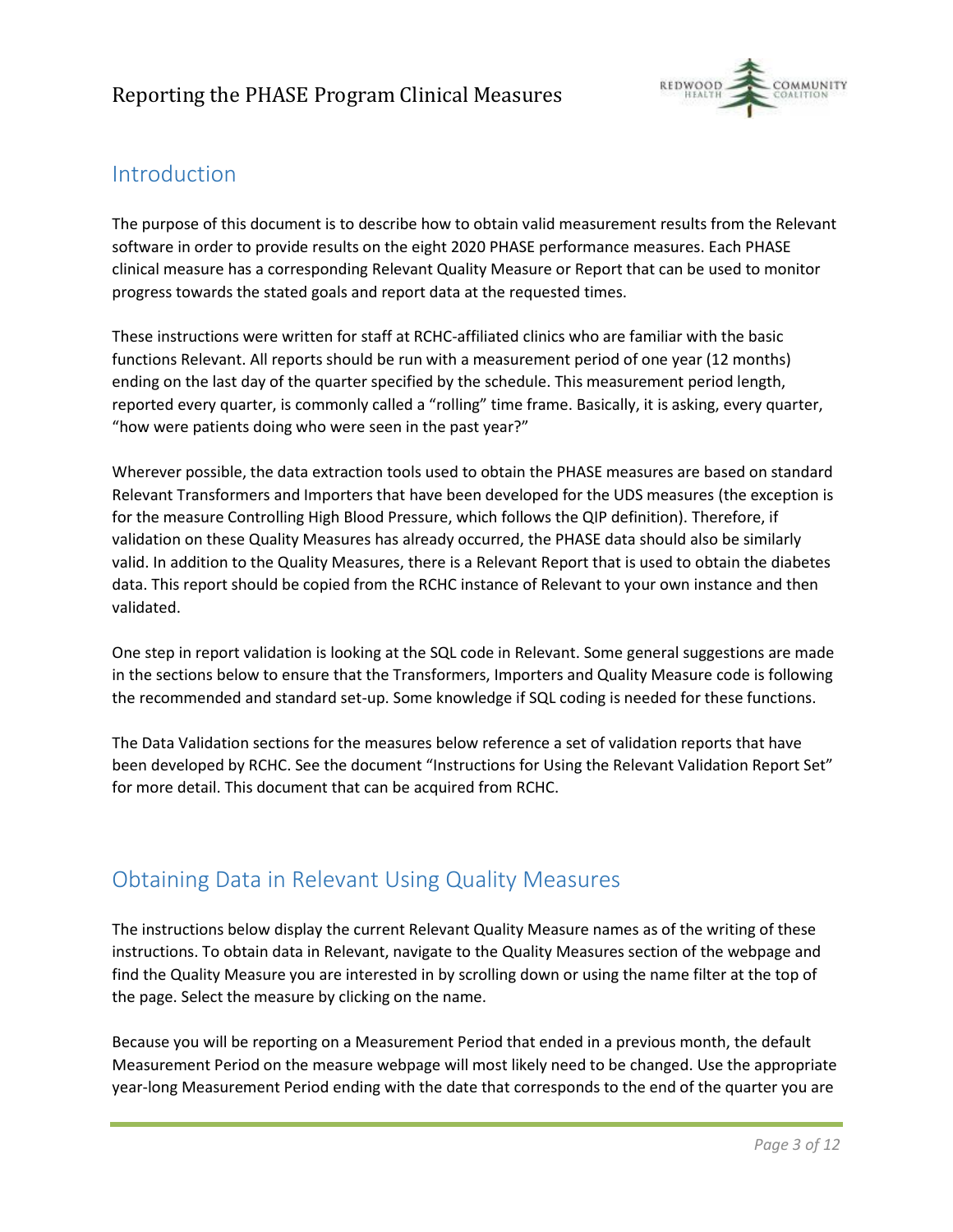

reporting. For example, in Relevant, the date parameter field looks like this when reporting after the end of 2020:

Measurement period: January 1, 2020-December 31, 2020

Once the correct Measurement Period is entered, the numerator and denominator appear in the "Compliance" box. These are reported to RCHC.



## Obtaining Data in Relevant Using a Report

The three diabetes measures use a Report to summarize the data. The particular year-long measurement period should be entered into the report parameters. Once the report has finished running, navigate to the appropriate tab (specified in the instructions below) and copy the pivot table to your own Excel file. For each diabetes measure, there is one pivot table that contains numbers and one that contains the percentages. You may need to do some minor formatting in Excel to adapt the table to your needs.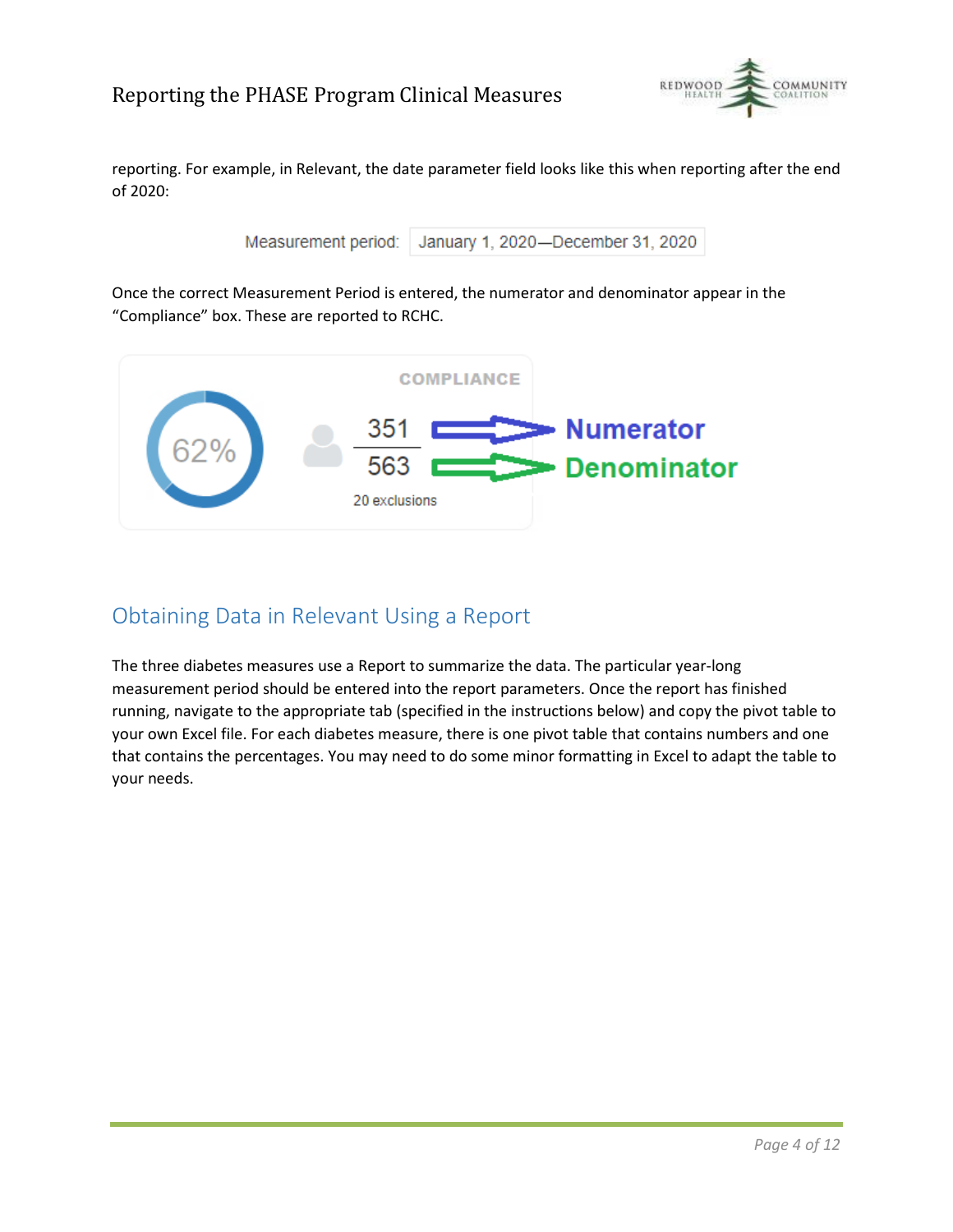

## *Section 1: Cardiovascular Measures*

#### **1. Hypertension blood pressure control.**

Specification reference: HEDIS (CBP)

Similar common measure: QIP Controlling High Blood Pressure

Denominator definition: Number of patients between 18 and 85 years of age with at least one medical visit during measurement period, and diagnosed with essential hypertension

Numerator definition: Number of denominator patients with at least one blood pressure performed in the measurement period and the latest result had a value less than 140/90 mmHg

Exclusion definition: Patients pregnant during the measurement period or with end stage renal disease (ESRD), Stage 5 chronic kidney disease, dialysis, or a renal transplant

#### Relevant Quality Measure: Controlling High Blood Pressure - 2019 QIP

Data validation: The Quality Measure defines denominator patients with hypertension using the Importer "Essential Hypertension Cases." These patients have a standard diagnosis on their Problem List (the standard diagnoses are defined by the Value Set OID =

"2.16.840.1.113883.3.464.1003.104.12.1011"). Ensure that the Importer and/or Transformer is capturing the correct diagnosis codes.

It is important that the Importer displays patients who actually have essential hypertension and does not display patients who do not have essential hypertension. The report "RCHC Problem List Validation Report" can be used in Relevant to display patients who do NOT have a code for essential hypertension on the Problem List but a code for essential hypertension appeared on an encounter assessment or claim in the past year. The report also shows patients with a code for essential hypertension on the Problem List but a code for essential hypertension has NEVER appeared on an encounter assessment or claim in the past. In both of these cases, a confirmation of the clinical diagnosis is necessary, and then a code for essential hypertension is added to or removed from the Problem List, as appropriate.

Additional Note: This quality measure follows the QIP/HEDIS recommendations for Telehealth Impact on clinical measure reporting. Therefore, in addition to blood pressure measurements taken by staff in a clinical setting, readings from an automated and validated digital blood pressure measurement device operated by the patient outside of a clinical setting are also acceptable. These readings can be taken and reported by the patient. Below are five kinds of blood pressures acceptable for reporting this measure:

- 1. Blood pressure taken by an appropriately trained staff member in a clinical setting
- 2. Blood pressure readings from a remote device that are digitally stored and transmitted directly to the electronic health record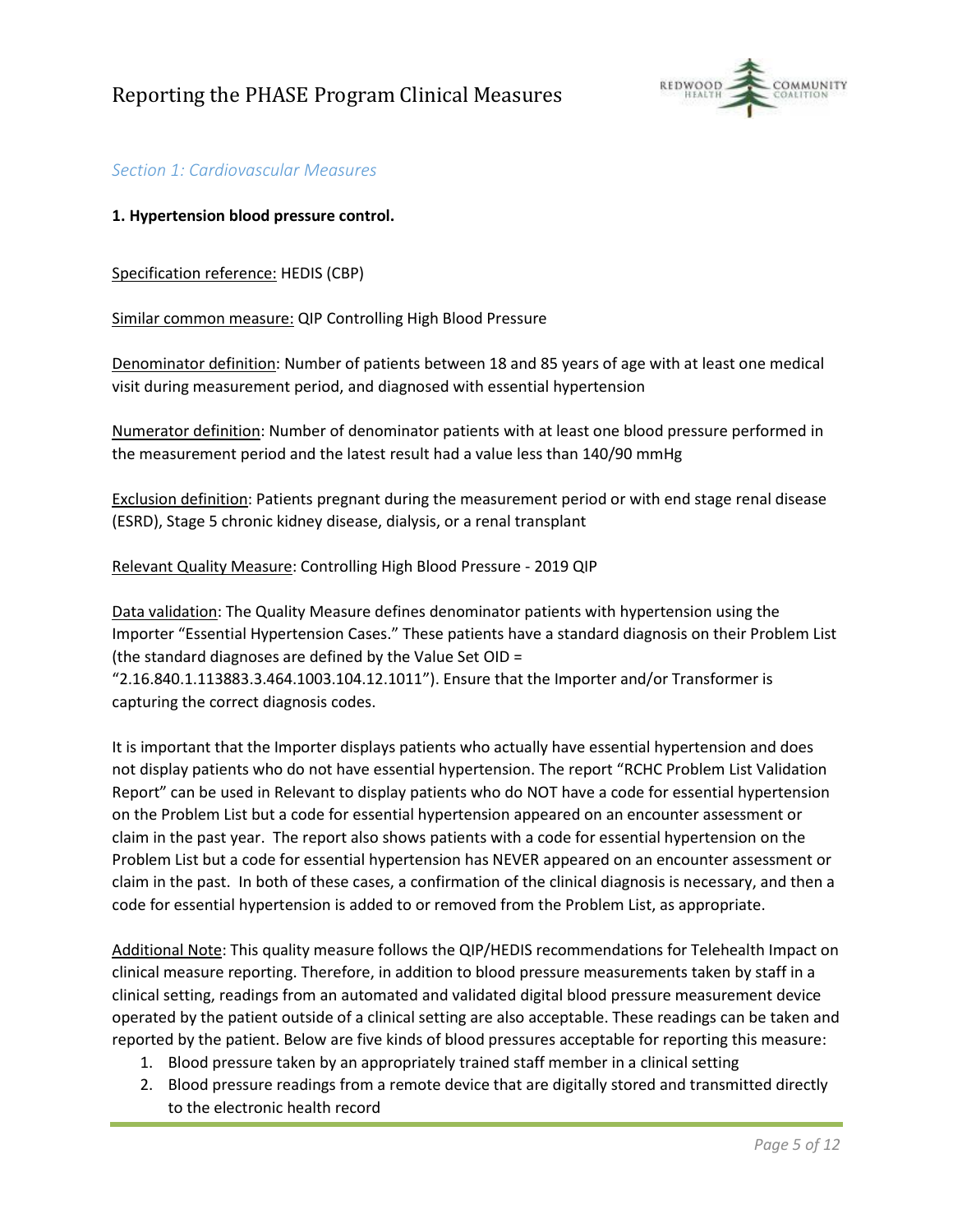

- 3. Blood pressure readings from a remote device that an appropriately trained staff member can confirm visually during an E-visit or virtual check
- 4. Self-reported blood pressure readings from a digital device collected verbally from the patient by an appropriately trained staff member during an outpatient visit, telephone visit, e-visit, virtual check-in, or remote monitoring event
- 5. Self-reported blood pressure readings from a digital device sent to the health center via the patient portal or e-mail

Note that this definition differs from the HRSA/UDS blood pressure definition because it allows a patient to communicate self-monitored blood pressure reading to the provider (e.g., verbally or by entering the result into a patient portal) without further verification.

It is strongly recommended that health centers develop a precise methodology to be able to electronically separate blood pressure measurements taken by trained staff in a clinical setting or verified during a video visit (#1 through #3 above) from those blood pressures reported by not directly verified by trained staff (#4 and #5 above). Options to separate them include having a distinct field for self-monitored/self-reported blood pressures, or an electronic procedure for identifying the visit type in combination with the reading. The QIP Controlling Blood Pressure Quality Measure accepts all types of blood pressure readings by default, and so further separation is not needed<sup>1</sup>.

## **2. Statin Therapy for the Prevention and Treatment of Cardiovascular Disease**

## Specification reference: CMS347v3

Similar common measure: Statin Therapy for the Prevention and Treatment of Cardiovascular Disease, UDS Table 6B, Section H, Line 17a

Denominator definition: Number of patients with least one medical encounter during the measurement period and belonging to any of the three groups that quality for being high risk for cardiovascular events:

- 1) Patients aged 21 years or older with an active clinical diagnosis of atherosclerotic cardiovascular disease (ASCVD);
- 2) Patients aged 21 years or older who have ever had an LDL-C result greater than or equal to 190 mg/dL or with a previous or active diagnosis of familial or pure hypercholesterolemia;
- 3) Patients aged 40 to 75 years with an active clinical diagnosis of diabetes and with any LDL-C result of 70 to 189 mg/dL in the three years prior to the end of the measurement period

 $1$  However, the UDS version of the Quality Measure must make this distinction, and so the approach that the health center chooses must be programmed into the Relevant blood pressure Transformer and Importer.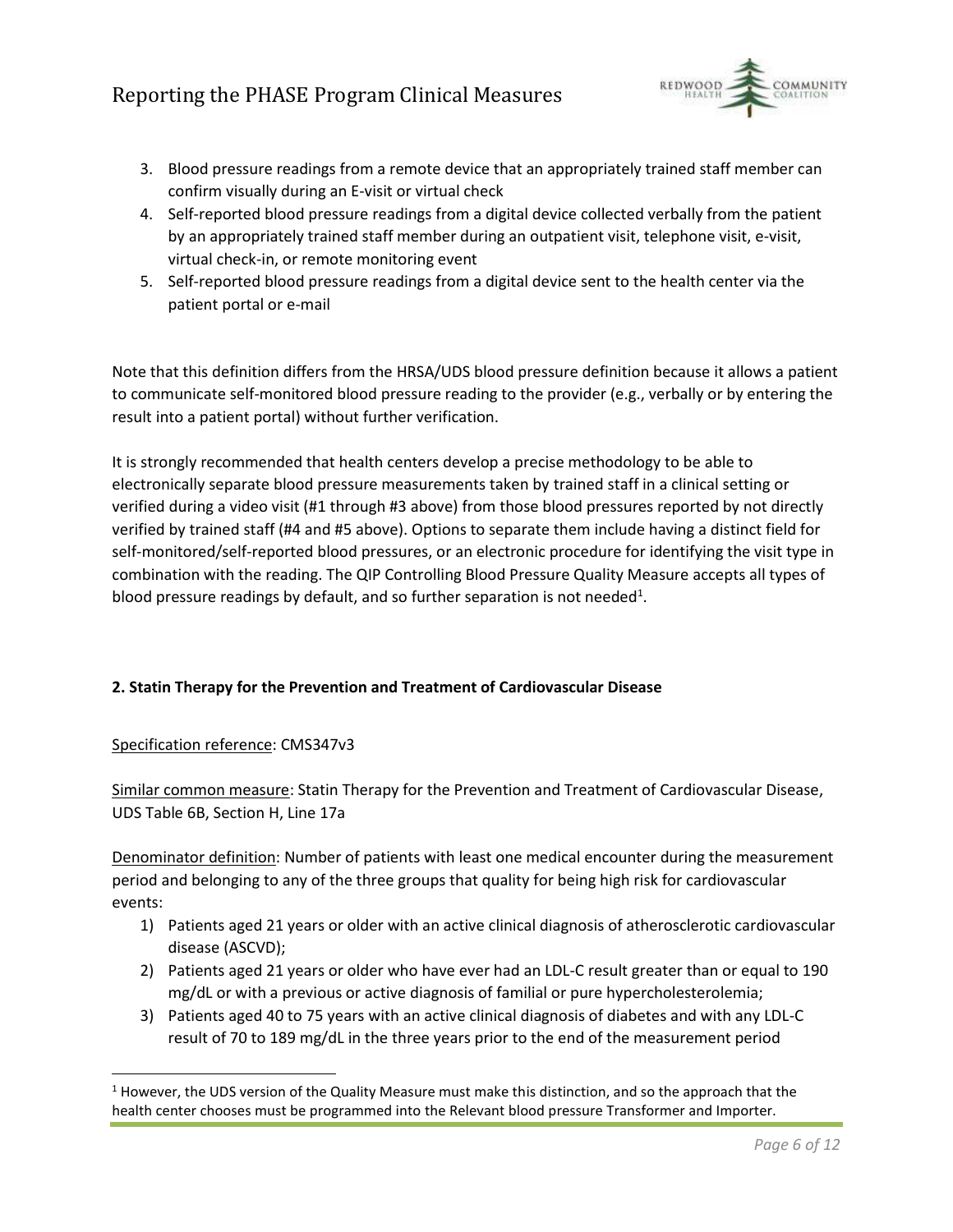

Numerator definition: Number of denominator patients using statin therapy in the prior year.

Exclusion definition: patients who have end-stage renal disease (ESRD), active liver disease, hepatitis A or B, hepatic disease or insufficiency, rhabdomyolysis, or an allergy or intolerance to statin medication. Patients who were pregnant or breastfeeding in the measurement period. Patients receiving palliative care. Patients with diabetes who have the most recent LDL-C laboratory result < 70 mg/dL and are not taking statin therapy.

Relevant Quality Measure: Statin Therapy for the Prevention and Treatment of Cardiovascular Disease (UDS 2020 Table 6B)

Data validation: The denominator of the Quality Measure is composed of patients that come from three populations (see definition above). Patients with ASCVD are identified with the Importer "ASCVD Cases." These patients have a standard diagnosis on their Problem List, which comes from the five Value Sets listed below. Ensure that the Importer and/or Transformer is capturing the correct diagnosis codes listed in the standard Value Sets (to see a list of codes, use the validation report "RCHC List of QM Value Set Codes").

Value Sets that define ASCVD:

- Ischemic heart disease or coronary occlusion, rupture, or thrombosis (defined by the Value Set OID = 2.16.840.1.113762.1.4.1047.46)
- Cerebrovascular disease, Stroke, TIA (defined by the Value Set OID = 2.16.840.1.113762.1.4.1047.44)
- Atherosclerosis and Peripheral Arterial Disease (defined by the Value Set OID = 2.16.840.1.113762.1.4.1047.21)
- Myocardial Infarction (defined by the Value Set OID = 2.16.840.1.113883.3.526.3.403)
- Stable and Unstable Angina (defined by the Value Set OID = 2.16.840.1.113762.1.4.1047.47)

For other populations in the denominator, use these Value Sets to define the diagnosis codes:

- Hypercholesterolemia (defined by the Value Set OID = 2.16.840.1.113762.1.4.1047.100). The Importer used in the QM is "Hypercholesterolemia Cases."
- Diabetes (Value Set OID = 2.16.840.1.113883.3.464.1003.103.12.1001). The Importer used in the QM is "Diabetes Cases."

It is important that the Importers display patients who actually have ASCVD or diabetes and do not display patients who do not have these diagnoses. The report "RCHC Problem List Validation Report" can be used in Relevant to display patients who do NOT have a code for ASCVD or diabetes on the Problem List but a code for ASCVD or diabetes appeared on an encounter assessment or claim in the past year. The report also shows patients with a code for ASCVD or diabetes on the Problem List but a code for ASCVD or diabetes has NEVER appeared on an encounter assessment or claim in the past. In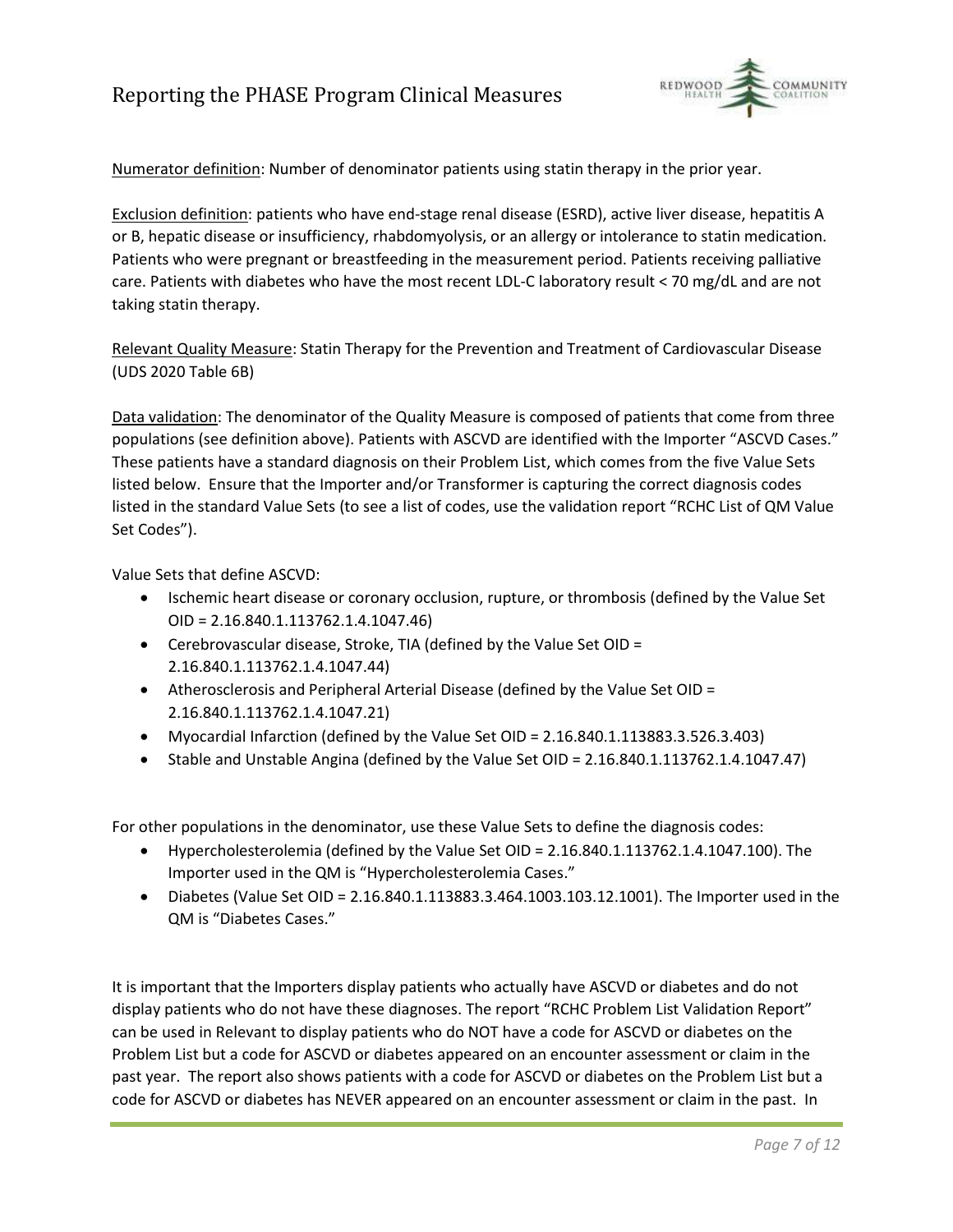

both of these cases, a confirmation of the clinical diagnosis is necessary, and then a code for ASCVD or diabetes is added to or removed from the Problem List, as appropriate.

This report also uses results from the LDL lab. First, make sure that Relevant is picking up all LDL labs (use the Validation Report "RCHC List of QM Lab Names and Attributes" to get a list of the LDL labs and attributes in your system). Once you are sure that your LDL Transformer and Importer are picking up the right LDL labs (Value Set OID = 2.16.840.1.113883.3.117.1.7.1.215), check for any incomplete labs using the Validation Report "RCHC Incomplete Labs Validation Report." Note that this lab requires that a numerical value appear in the Lab Value field.

Finally, the report is also picking up statin medications, which are defined with three Value Sets:

- High intensity statin therapy (Value Set OID = 2.16.840.1.113762.1.4.1047.97)
- Low intensity statin therapy (Value Set OID = 2.16.840.1.113762.1.4.1047.107)
- Moderate intensity statin therapy (Value Set OID = 2.16.840.1.113762.1.4.1047.98)

The names of the statin medications should be double-checked using the Validation Report "RCHC List of QM Medications."

#### *Section 2: Diabetes Measures*

#### **3. Diabetes: A1c poor control**

#### Specification reference: CMS122v8

Similar common measure: Diabetes: Hemoglobin A1c (HbA1c) Poor Control (>9 percent), UDS Table 7, Section C, Line i

Denominator definition: Number of patients between 18 and 75 years of age with at least one medical visit during measurement period and diagnosed with diabetes

Numerator definition: Number of denominator patients with last A1c test over 9% or no A1c test in the Measurement Period

Exclusion definition: Patients receiving hospice care.

Relevant report name: Diabetes: Hemoglobin A1c Control (>9%) and BP Control (PHASE)

Relevant output pivot table: "A1c by Health Center (#)" and "A1c by Health Center (%)"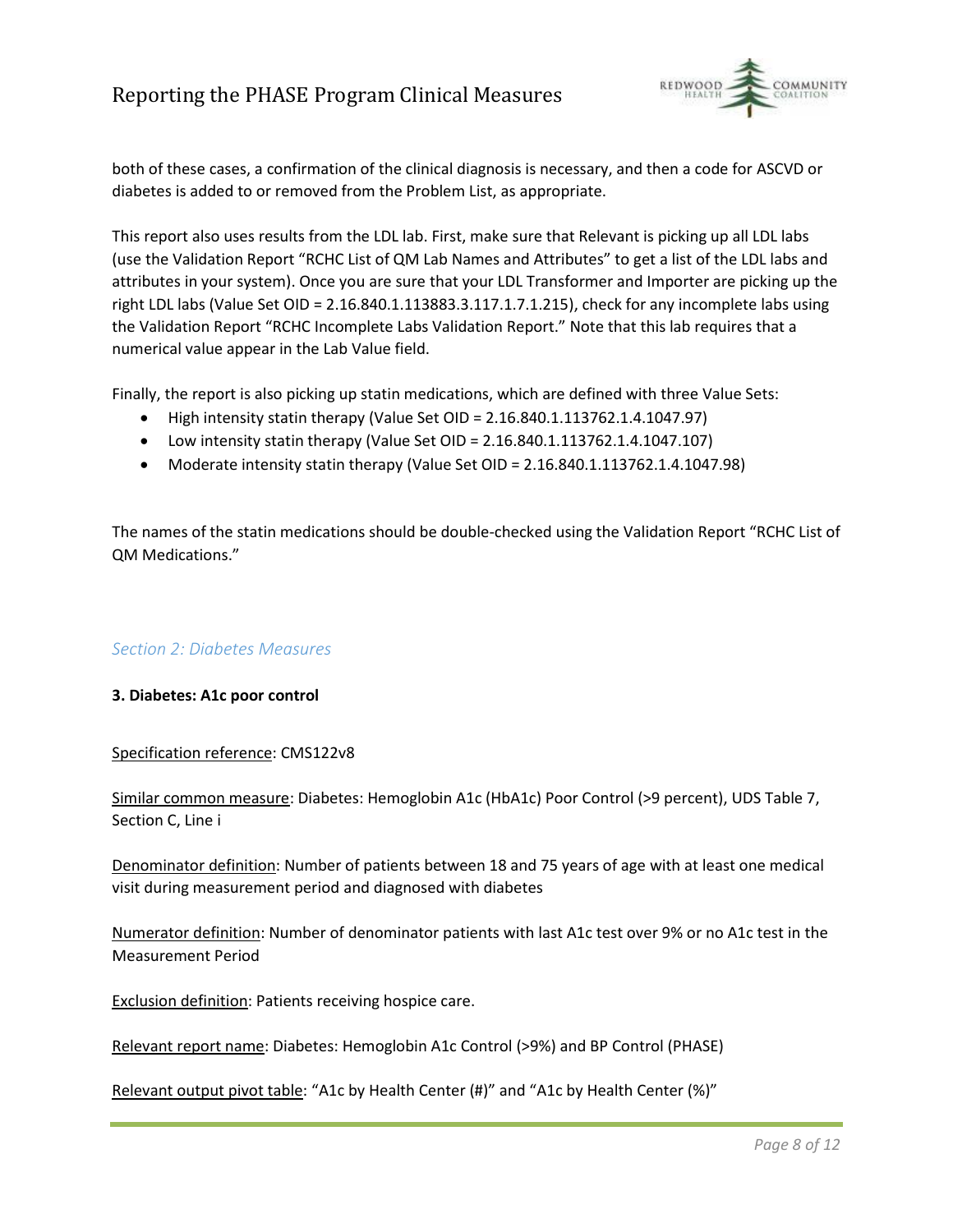

Data validation: The Quality Measure defines denominator patients with diabetes using the Importer "Diabetes Cases." These patients have a standard diagnosis on their Problem List (the standard diagnoses are defined by the Value Set OID = "2.16.840.1.113883.3.464.1003.103.12.1001"). Ensure that the Importer and/or Transformer is capturing the correct diagnosis codes.

It is important that the Importer displays patients who actually have diabetes and does not display patients who do not have diabetes. The report "RCHC Problem List Validation Report" can be used in Relevant to display patients who do NOT have a code for diabetes on the Problem List but a code for diabetes appeared on an encounter assessment or claim in the past year. The report also shows patients with a code for diabetes on the Problem List but a code for diabetes has NEVER appeared on an encounter assessment or claim in the past. In both of these cases, a confirmation of the clinical diagnosis is necessary, and then a code for diabetes is added to or removed from the Problem List, as appropriate.

To define the numerator, the report identifies hemoglobin A1c labs using the Importer "A1c Labs." These labs have standard LOINC codes (defined by the Value Set OID = "2.16.840.1.113883.3.464.1003.198.12.1013"). To see all of the labs in your system that correspond to these LOINC codes, use the report "RCHC List of QM Lab Names and Attributes." Ensure that the Importer and/or Transformer is capturing all of the correct labs and not missing any.

Once you know that the Quality Measure is capturing the correct A1c tests, use the report "RCHC Incomplete Labs Validation Report" to identify any A1c labs that appear to have been done, but are missing essential data. Note that this lab requires that a numerical value appear in the Lab Value field.

#### **4. Diabetes: A1c poor control among uninsured patients (disparity measure)**

Specification reference: CMS122v8 (with additional focus on uninsured patients)

Similar common measure: Not reported

Denominator definition: See measure #3, with additional focus on uninsured patients

Numerator definition: See measure #3

Exclusion definition: See measure #3

Relevant report name: Diabetes: Hemoglobin A1c Control (>9%) and BP Control (PHASE)

Relevant output pivot table: "A1c by Health Center (Uninsured, #)" and "A1c by Health Center (Uninsured, %)"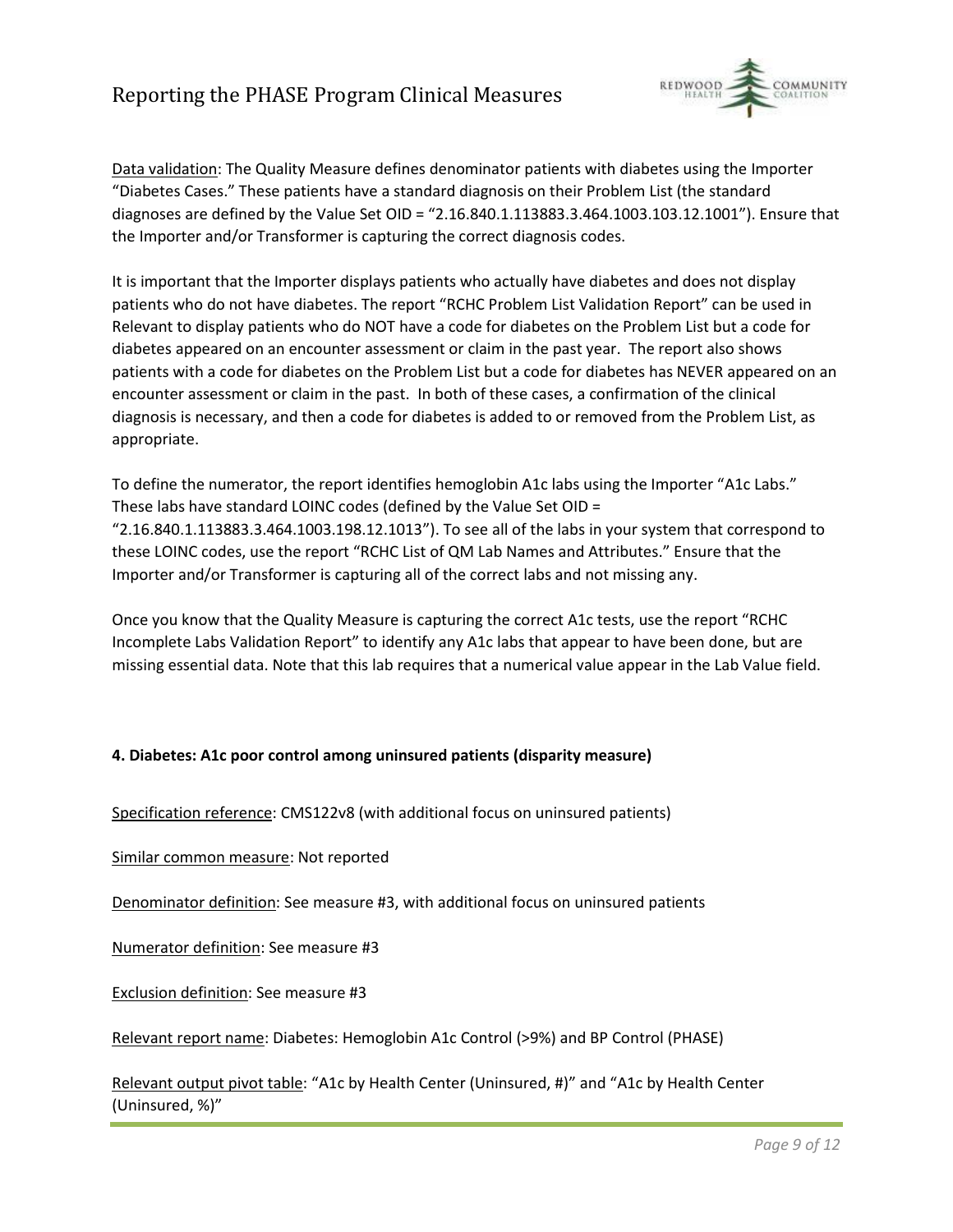

Data validation: See measure #3

#### **5. Diabetes: Blood pressure control**

Specification reference: HEDIS Comprehensive Diabetes Care / NQF 0061

Similar common measure: Not reported elsewhere

Denominator definition: Number of patients between 18 and 75 years of age with at least one medical visit during measurement period and diagnosed with diabetes (same as measure #3)

Numerator definition: Number of denominator patients with at least one blood pressure performed in the measurement period and the latest result had a value less than 140/90 mmHg

Exclusion definition: Patients receiving hospice care (same as measure #3)

Relevant report name: Diabetes: Hemoglobin A1c Control (>9%) and BP Control (PHASE)

Relevant output pivot table: "BP Control by Health Center (#)" and "BP Control by Health Center (%)"

Data validation: See measure #3, ignoring the lab components. No further validation is needed for blood pressures.

## *Section 3: Screening and Follow-up Measures*

**6. Tobacco screening & follow-up.** 

#### Specification reference: CMS138v8

Similar common measure: Preventive Care and Screening: Tobacco Use: Screening and Cessation Intervention, UDS Table 6B, Section G, Line 14a

Denominator definition: Number of patients 18 years or older with at least two medical visits in the measurement period or at least one preventive medical visit during the measurement period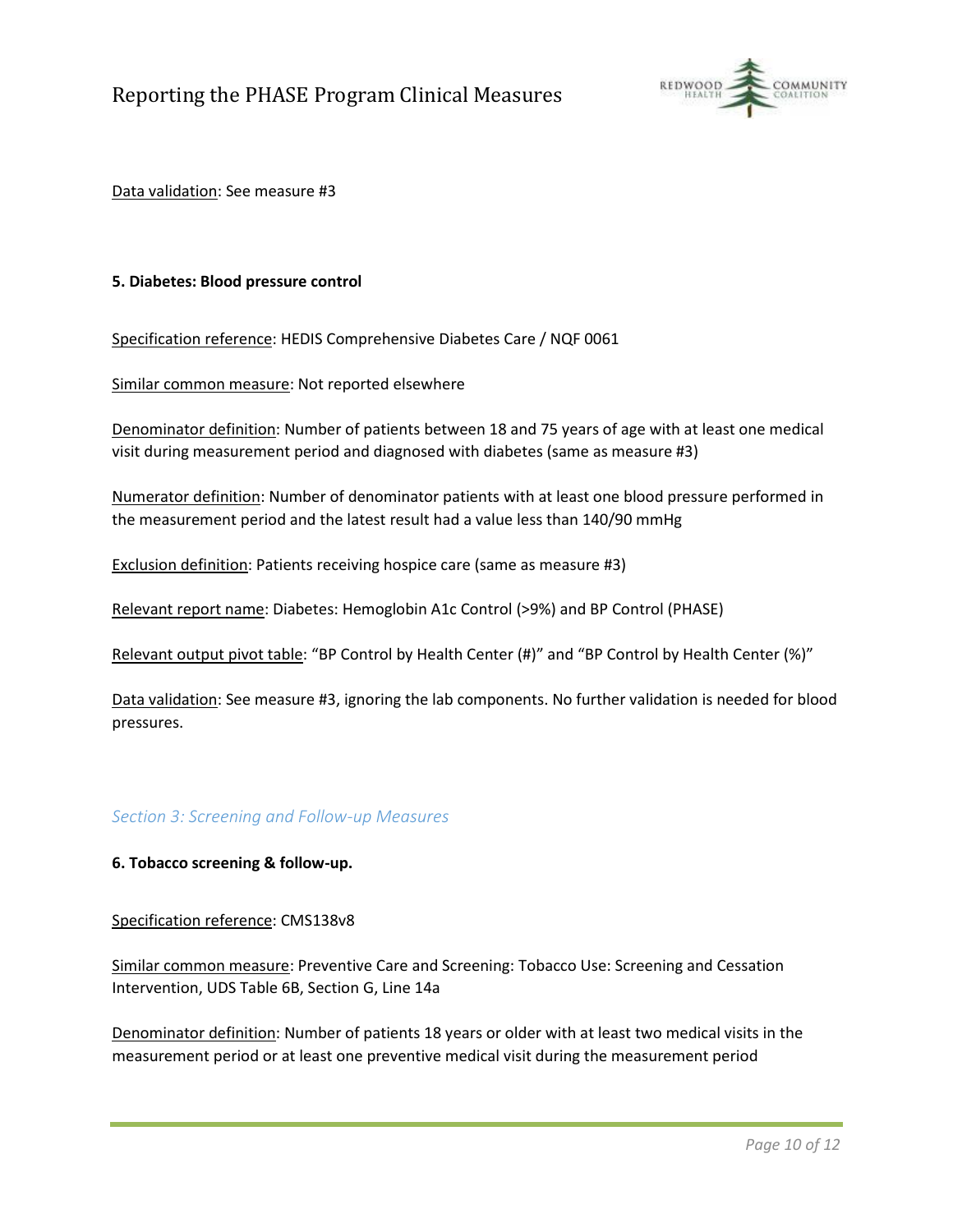

Numerator definition: Number of denominator patients with a tobacco assessment within two years prior to the end of the measurement period and when the patient was found to be a tobacco user at the most recent assessment, the patient had tobacco use cessation counseling or a medication order for a smoking cessation agent between the most recent assessment date and the end of the measurement period

Exclusion definition: patients with limited life expectancy, or no tobacco screening or intervention due to a medical reason

Relevant Quality Measure: Preventive Care and Screening: Tobacco Use: Screening And Cessation Intervention (UDS 2020 Table 6B)

Data validation: The names of the tobacco cessation medications should be double-checked using the Validation Report "RCHC List of QM Medications." Tobacco Use Cessation Pharmacotherapy is defined by the Value Set OID = 2.16.840.1.113883.3.526.3.1190).

#### **7. Body Mass Index (BMI) screening & follow-up**

#### Specification reference: CMS69v8

Similar common measure: Preventive Care and Screening: Body Mass Index (BMI) Screening and Follow-Up Plan, UDS Table 6B, Section F, Line 13

Denominator definition: Number of patients 18 years or older with at least one medical visit during the measurement period

Numerator definition: Number of denominator patients with a BMI documented at last visit in the measurement period or within 12 months of the last visit and when the most recent BMI is outside normal parameters, a follow-up plan is documented at that visit or within 12 months of that visit

Exclusion definition: Patients who were pregnant or received palliative care during measurement period, or no BMI in measurement period due to patient refusal

Relevant Quality Measure: Preventive Care and Screening: Body Mass Index (BMI) Screening And Follow-Up Plan (UDS 2020 Table 6B)

Data validation: No further validation is needed for the weight vital.